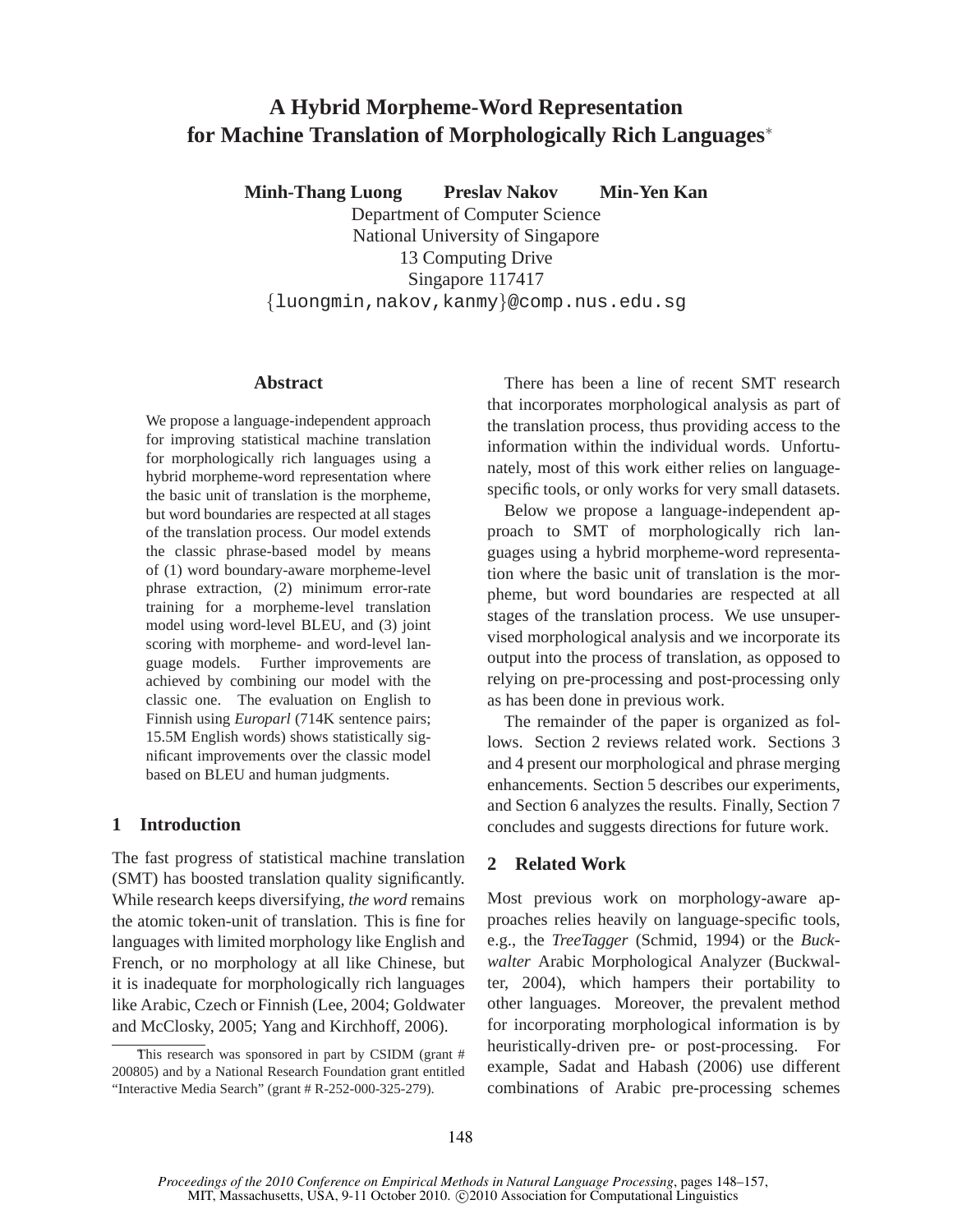for Arabic-English SMT, whereas Oflazer and El-Kahlout (2007) post-processes Turkish morphemelevel translations by re-scoring n-best lists with a word-based language model. These systems, however, do not attempt to incorporate their analysis as part of the decoding process, but rather rely on models designed for word-token translation.

We should also note the importance of the translation direction: it is much harder to translate from a morphologically poor to a morphologically rich language, where morphological distinctions not present in the source need to be generated in the target language. Research in translating into morphologically rich languages, has attracted interest for languages like *Arabic* (Badr et al., 2008), *Greek* (Avramidis and Koehn, 2008), *Hungarian* (Novák, 2009; Koehn and Haddow, 2009), *Russian* (Toutanova et al., 2008), and *Turkish* (Oflazer and El-Kahlout, 2007). These approaches, however, either only succeed in enhancing the performance for small bi-texts (Badr et al., 2008; Oflazer and El-Kahlout, 2007), or improve only modestly for large bi-texts<sup>1</sup>.

#### **3 Morphological Enhancements**

We present a morphologically-enhanced version of the classic phrase-based SMT model (Koehn et al., 2003). We use a hybrid morpheme-word representation where the basic unit of translation is the morpheme, but word boundaries are respected at all stages of the translation process. This is in contrast with previous work, where morphological enhancements are typically performed as pre-/postprocessing steps only.

In addition to changing the basic translation token unit from a word to a morpheme, our model extends the phrase-based SMT model with the following:

- 1. word boundary-aware morpheme-level phrase extraction;
- 2. minimum error-rate training for a morphemelevel model using word-level BLEU;
- 3. joint scoring with morpheme- and word-level language models.

We first introduce our morpheme-level representation, and then describe our enhancements.

#### **3.1 Morphological Representation**

Our morphological representation is based on the output of an unsupervised morphological analyzer. Following Virpioja et al. (2007), we use *Morfessor*, which is trained on raw tokenized text (Creutz and Lagus, 2007). The tool segments words into morphemes annotated with the following labels: PRE (prefix), STM (stem), SUF (suffix). Multiple prefixes and suffixes can be proposed for each word; word compounding is allowed as well. The output can be described by the following regular expression:

 $WORD = (PRE* STM SVF* )^+$ 

For example, uncarefully is analyzed as

un/PRE+ care/STM+ ful/SUF+ ly/SUF

The above token sequence forms the input to our system. We keep the PRE/STM/SUF tags as part of the tokens, and distinguish between care/STM+ and care/STM. Note also that the "+" sign is appended to each nonfinal tag so that we can distinguish word-internal from word-final morphemes.

## **3.2 Word Boundary-aware Phrase Extraction**

The core translation structure of a phrase-based SMT model is the *phrase table*, which is learned from a bilingual parallel sentence-aligned corpus, typically using the alignment template approach (Och and Ney, 2004). It contains a set of bilingual phrase pairs, each associated with five scores: forward and backward phrase translation probabilities, forward and backward lexicalized translation probabilities, and a constant phrase penalty.

The maximum phrase length  $n$  is normally limited to seven words; higher values of  $n$  increase the table size exponentially without actually yielding performance benefit (Koehn et al., 2003). However, things are different when translating with morphemes, for two reasons: (1) morpheme-token phrases of length  $n$  can span less than  $n$  words; and (2) morphemetoken phrases may only partially span words.

The first point means that morpheme-token phrase pairs span fewer word tokens, and thus cover a smaller context, which may result in fewer total extracted pairs compared to a word-level approach. Figure 1 shows a case where three Finnish words consist of nine morphemes. Previously, this issue was addressed by simply increasing the value of  $n$ when using morphemes, which is of limited help.

<sup>&</sup>lt;sup>1</sup> Avramidis and Koehn (2008) improved by 0.15 BLEU over a 18.05 English-Greek baseline; Toutanova et al. (2008) improved by 0.72 BLEU over a 36.00 English-Russian baseline.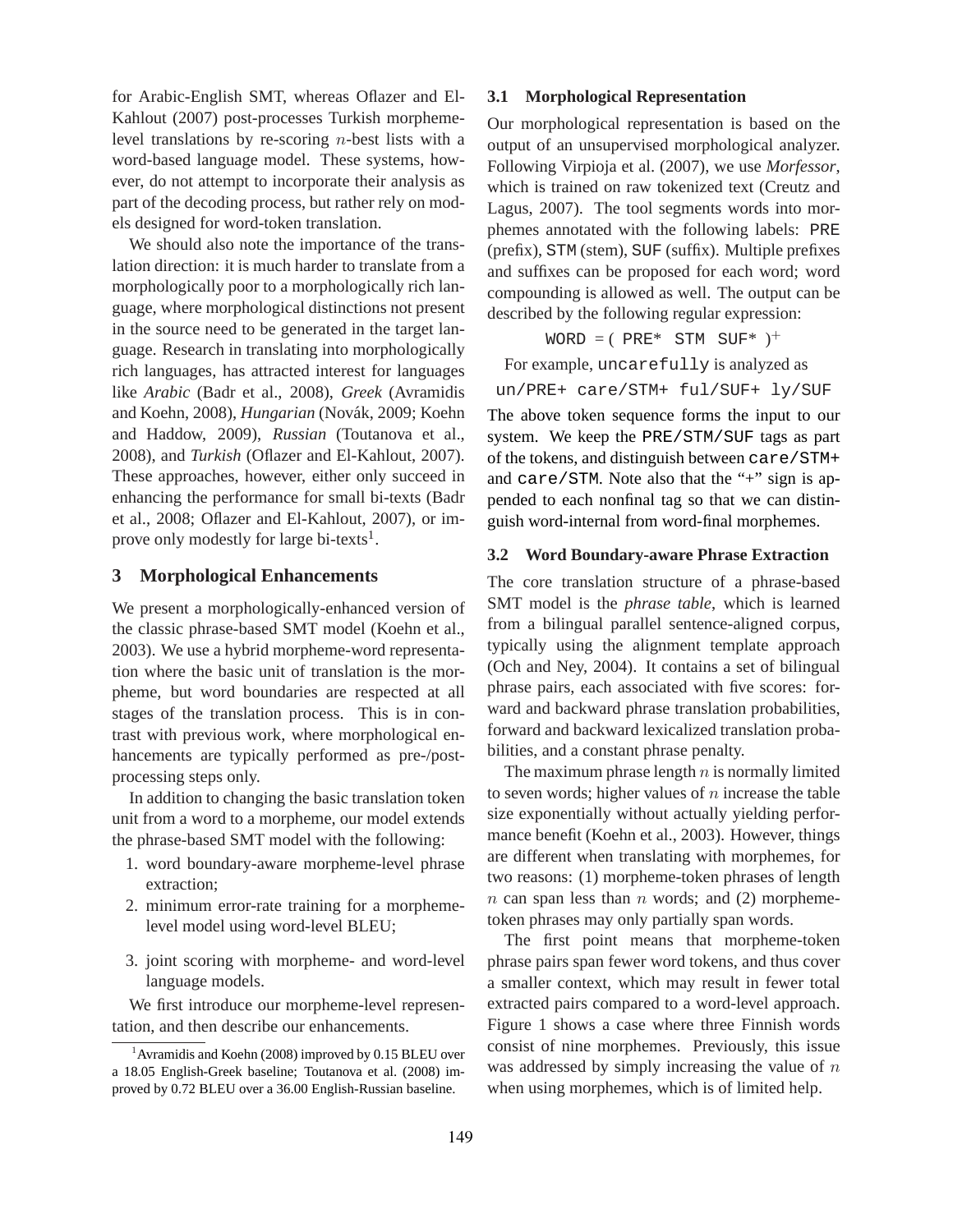$SRC =$  the<sub>STM</sub> new<sub>STM</sub>,  $\mu$ n<sub>PRE+</sub> democratic<sub>STM</sub> immigration<sub>STM</sub> policy<sub>STM</sub>

**TGT** = uusi<sub>STM</sub>, epä<sub>PRE+</sub> demokraat<sub>STM+</sub> t<sub>SUF+</sub> i<sub>SUF+</sub> s<sub>SUF+</sub> en<sub>SUF</sub> maahanmuutto<sub>PRE+</sub> politiikan<sub>STM</sub> (*uusi*=new , *epädemokraattisen*=undemocratic *maahanmuuttopolitiikan*=immigration policy)

Figure 1: **Example of English-Finnish bilingual fragments morphologically segmented by** *Morfessor***.** Solid links represent IBM Model 4 alignments at the morpheme-token level. Translation glosses for Finnish are given below.

The second point is more interesting: morphemelevel phrases may span words partially, making them potentially usable in translating unknown inflected forms of known source language words, but also creates the danger of generating sequences of morphemes that are not legal target language words.

For example, let us consider the phrase in Figure 1:  $un_{\text{PRE+}}$  democratic<sub>STM</sub>. The original algorithm will extract the spurious phrase  $ep\ddot{a}_{\text{PRE+}}$  $demokraat<sub>STM+</sub> t<sub>SUF+</sub> i<sub>SUF+</sub> s<sub>SUF+</sub>$ , beside the correct one that has en $_{\text{SUF}}$  appended at the end. Such a spurious phrase does not generally help in translating unknown inflected forms, especially for morphologically-rich languages that feature multiple affixes, but negatively affects the translation model in terms of complexity and quality.

We solve both problems by modifying the phrasepair extraction algorithm so that morpheme-token phrases can extend longer than  $n$ , as long as they span  $n$  words or less. We further require that word boundaries be respected<sup>2</sup>, i.e., morphemetoken phrases span a sequence of whole words. This is a fair extension of the morpheme-token system with respect to a word-token one since both are restricted to span up to *n* word-tokens.

# **3.3 Morpheme-Token MERT Optimizing Word-Token BLEU**

Modern phrase-based SMT systems use a log-linear model with the following typical feature functions: language model probabilities, word penalty, distortion cost, and the five parameters from the phrase table. Their weights are set by optimizing BLEU score (Papineni et al., 2001) directly using minimum error rate training (MERT), as suggested by Och (2003).

In previous work, phrase-based SMT systems using morpheme-token input/output naturally performed MERT at the morpheme-token level as well. This is not optimal since the final expected system output is a sequence of words, not morphemes. The main danger is that optimizing a morpheme-token BLEU score could lead to a suboptimal weight for the word penalty feature function: this is because the brevity penalty of BLEU is calculated with respect to the number of morphemes, which may vary for sentences with an identical number of words.

This motivates us to perform MERT at the wordtoken level, although our input consists of morphemes. In particular, for each iteration of MERT, as soon as the decoder generates a morpheme-token translation for a sentence, we convert it into a wordtoken sequence, which is used to calculate BLEU. We thus achieve MERT optimization at the wordtoken level while translating a morpheme-token input and generating a morpheme-token output.

#### **3.4 Scoring with Twin Language Models**

An SMT system that takes morpheme-token input and generates morpheme-token output should naturally use a morpheme-token language model (LM). This has the advantage of alleviating the problem of data sparseness, especially when translating into a morphologically rich language, since the LM would be able to handle some new unseen inflected forms of known words. On the negative side, a morphemetoken LM spans fewer word-tokens and thus has a more limited word "horizon" compared to one operating at the word level. As with the maximum phrase length, mechanically increasing the order of the morpheme-token LM has a limited impact.

In order to address the issue in a more principled manner, we enhance our model with a second LM that works at the word-token level. This LM is used together with the morpheme-token LM, which is achieved by using two separate feature functions in the log-linear SMT model: one for each LM. We further had to modify the Moses decoder so that

<sup>&</sup>lt;sup>2</sup>This means that we miss the opportunity to generate new wordforms for known baseforms, but removes the problem of proposing nonwords in the target language.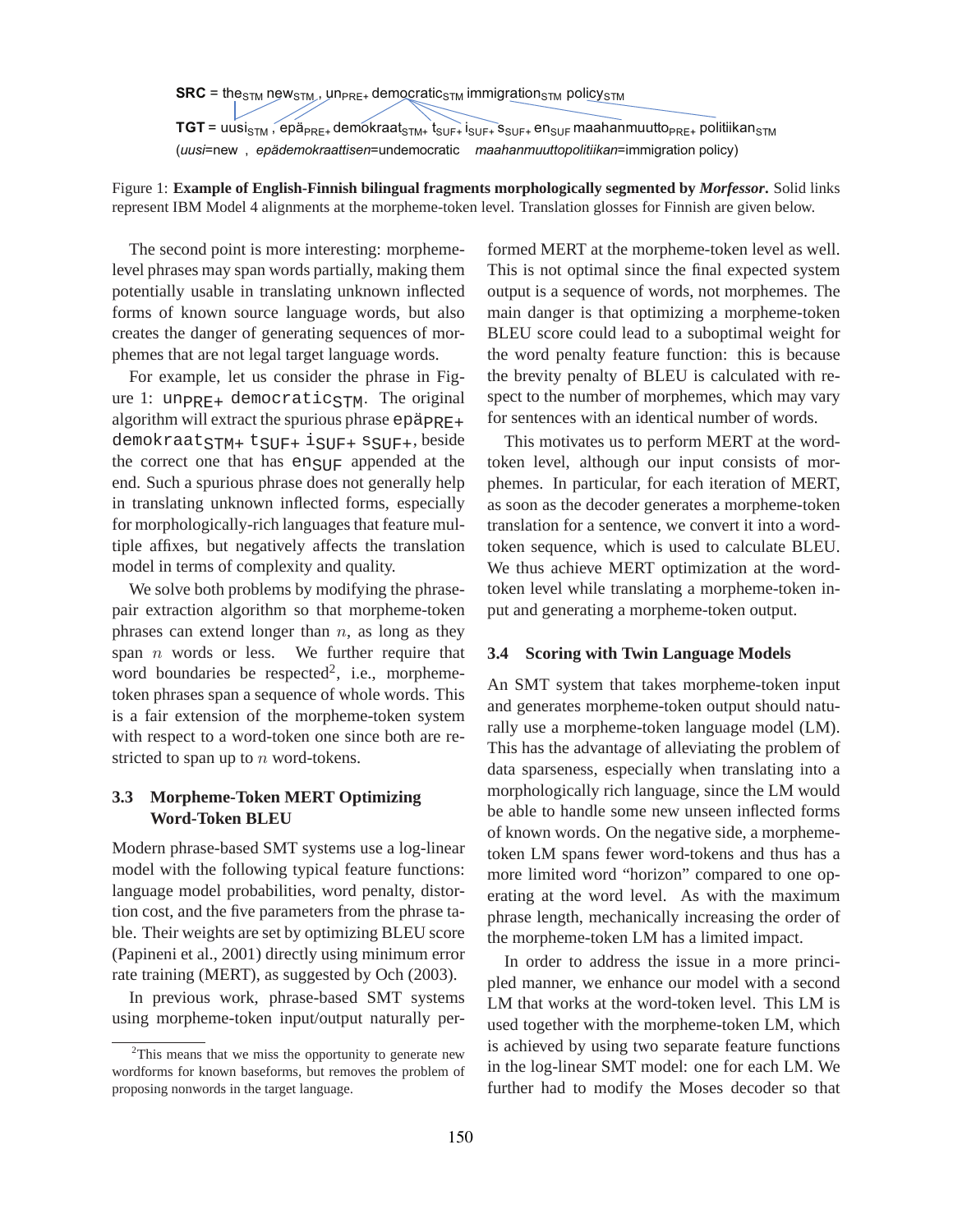- (i) uusi<sub>STM</sub> , epä<sub>PRE+</sub> demokraat<sub>STM+</sub> t<sub>SUF+</sub> i<sub>SUF+</sub> s<sub>SUF+</sub> en<sub>SUF</sub> maahanmuutto<sub>PRE+</sub> politiikan<sub>STM</sub>
- (ii) Score: "s<sub>SUF+</sub> en<sub>SUF</sub> maahanmuutto<sub>PRE+</sub>" ;"en<sub>SUF</sub> maahanmuutto<sub>PRE+</sub> politiikan<sub>STM</sub>"
- *Concatenate*: uusi , epädemokraattisen maahanmuuttopolitiikan (iii)
	- *Score*: ", epädemokraattisen maahanmuuttopolitiikan"

Figure 2: **Scoring with twin LMs.** Shown are: (i) The current state of the decoding process with the target phrases covered by the current partial hypotheses. (ii, iii) Scoring with 3-gram morpheme-token and 3-gram word-token LMs, respectively. For the word-token LM, the morpheme-token sequence is concatenated into word-tokens before scoring.

it can be enhanced with an appropriate word-token "view" on the partial morpheme-level hypotheses $3$ .

The interaction of the twin LMs is illustrated in Figure 2. The word-token LM can capture much longer phrases and more complete contexts such as "*, epademokraattisen maahanmuuttopolitiikan ¨* " compared to the morpheme-token LM.

Note that scoring with two LMs that see the output sequence as different numbers of tokens is not readily offered by the existing SMT decoders. For example, the phrase-based model in Moses (Koehn et al., 2007) allows scoring with multiple LMs, but assumes they use the same token granularity, which is useful for LMs trained on different monolingual corpora, but cannot handle our case. While the factored translation model (Koehn and Hoang, 2007) in Moses does allow scoring with models of different granularity, e.g., lemma-token and word-token LMs, it requires a 1:1 correspondence between the tokens in the different factors, which clearly is not our case.

Note that scoring with twin LMs is conceptually superior to n-best re-scoring with a word-token LM, e.g., (Oflazer and El-Kahlout, 2007), since it is tightly integrated into decoding: it scores partial hypotheses and influenced the search process directly.

# **4 Enriching the Translation Model**

Another general strategy for combining evidence from the word-token and the morpheme-token representations is to build two separate SMT systems and then combine them. This can be done as a post-processing system combination step; see (Chen et al., 2009a) for an overview of such approaches.

However, for phrase-based SMT systems, it is theoretically more appealing to combine their phrase tables since this allows the translation models of both systems to influence the hypothesis search directly.

We now describe our phrase table combination approach. Note that it is orthogonal to the work presented in the previous section, which suggests combining the two (which we will do in Section 5).

#### **4.1 Building a Twin Translation Model**

Figure 3 shows a general scheme of our twin translation model. First, we tokenize the input at different granularities: (1) morpheme-token and (2) wordtoken. We then build separate phrase tables (PT) for the two inputs: a word-token  $PT_w$  and a morphemetoken  $PT_m$ . Second, we re-tokenize  $PT_w$  at the morpheme level, thus obtaining a new phrase table  $PT_{w\rightarrow m}$ , which is of the same granularity as  $PT_m$ . Finally, we merge  $PT_{w\rightarrow m}$  and  $PT_m$ , and we input the resulting phrase table to the decoder.



Figure 3: **Building a twin phrase table (PT).** First, separate PTs are generated for different input granularities: word-token and morpheme-token. Second, the wordtoken PT is retokenized at the morpheme-token level. Finally, the two PTs are merged and used by the decoder.

<sup>&</sup>lt;sup>3</sup>We use the term "hypothesis" to collectively refer to the following (Koehn, 2003): the *source phrase* covered, the corresponding *target phrase*, and most importantly, a *reference to the previous hypothesis* that it extends.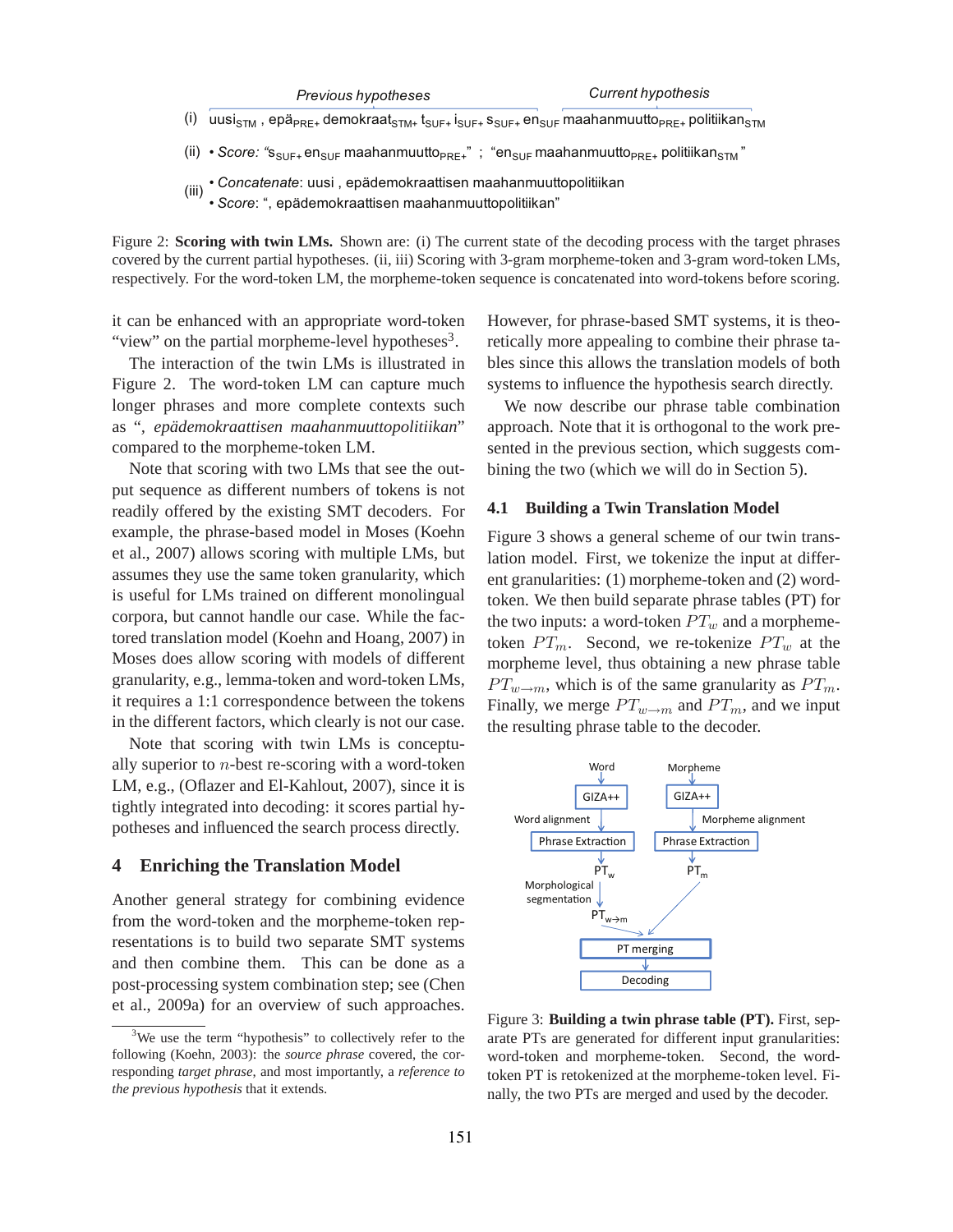#### **4.2 Merging and Normalizing Phrase Tables**

Below we first describe the two general phrase table combination strategies used in previous work: (1) direct merging using additional feature functions, and (2) phrase table interpolation. We then introduce our approach.

**Add-feature methods.** The first line of research on phrase table merging is exemplified by (Niehues et al., 2009; Chen et al., 2009b; Do et al., 2009; Nakov and Ng, 2009). The idea is to select one of the phrase tables as primary and to add to it all nonduplicating phrase pairs from the second table together with their associated scores. For each entry, features can be added to indicate its origin (whether from the primary or from the secondary table). Later in our experiments, we will refer to these baseline methods as *add-1* and *add-2*, depending on how many additional features have been added. The values we used for these features in the baseline are given in Section 5.4; their weights in the log-linear model were set in the standard way using MERT.

**Interpolation-based methods.** A problem with the above method is that the scores in the merged phrase table that correspond to forward and backward phrase translation probabilities, and forward and backward lexicalized translation probabilities can no longer be interpreted as probabilities since they are not normalized any more. Theoretically, this is not necessarily a problem since the log-linear model used by the decoder does not assume that the scores for the feature functions come from a normalized probability distribution. While it is possible to re-normalize the scores to convert them into probabilities, this is rarely done; it also does not solve the problem with the dropped scores for the duplicated phrases. Instead, the conditional probabilities in the two phrase tables are often interpolated directly, e.g., using linear interpolation. Representative work adopting this approach is (Wu and Wang, 2007). We refer to this method as *interpolation*.

**Our method.** The above phrase merging approaches have been proposed for phrase tables derived from different sources. This is in contrast with our twin translation scenario, where the morphemetoken phrase tables are built from the same training dataset; the main difference being that word alignments and phrase extraction were performed at the word-token level for  $PT_{w\rightarrow m}$  and at the morphemetoken level for  $PT_m$ . Thus, we propose different merging approaches for the phrase translation probabilities and for the lexicalized probabilities.

In phrase-based SMT, phrase translation probabilities are computed using maximum likelihood (ML) estimation  $\phi(\bar{f}|\bar{e}) = \frac{\#(\bar{f},\bar{e})}{\sum_{\bar{f}} \#(\bar{f},\bar{e})}$  $\frac{\#(f,\bar{e})}{\bar{f}^{\#}(\bar{f},\bar{e})}$ , where  $\#(\bar{f},\bar{e})$  is the number of times the pair  $(\bar{f}, \bar{e})$  is extracted from the training dataset (Koehn et al., 2003). In order to preserve the normalized ML estimations as much as possible, we refrain from interpolation. Instead, we use the raw counts for the two models  $\#_{m}(\bar{f}, \bar{e})$  and  $\#_{w \to m}(\bar{f}, \bar{e})$  directly as follows:

$$
\phi(\bar{f}, \bar{e}) = \frac{\#_m(\bar{f}, \bar{e}) + \#_{w \to m}(\bar{f}, \bar{e})}{\sum_{\bar{f}} \#_m(\bar{f}, \bar{e}) + \sum_{\bar{f}} \#_{w \to m}(\bar{f}, \bar{e})}
$$

For lexicalized translation probabilities, we would like to use simple interpolation. However, we notice that when a phrase pair belongs to only one of the phrase tables, the corresponding lexicalized score for the other table would be zero. This might cause some good phrases to be penalized just because they were not extracted in both tables, which we want to prevent. We thus perform interpolation from  $PT<sub>m</sub>$ and  $PT_w$  according to the following formula:

$$
\begin{array}{rcl} \mathrm{lex}(\bar{f}|\bar{e}) & = & \alpha \times \mathrm{lex}_m(\bar{f}_m|\bar{e}_m) \\ & + & (1-\alpha) \times \mathrm{lex}_w(\bar{f}_w|\bar{e}_w) \end{array}
$$

where the concatenation of  $\bar{f}_m$  and  $\bar{e}_m$  into wordtoken sequences yields  $\bar{f}_w$  and  $\bar{e}_w$ , respectively.

If both  $(\bar{f}_m, \bar{e}_m)$  and  $(\bar{f}_w, \bar{e}_w)$  are present in  $PT_m$ and  $PT_w$ , respectively, we have a simple interpolation of their corresponding lexicalized scores  $lex<sub>m</sub>$ and  $lex_w$ . However, if one of them is missing, we do not use a zero for its corresponding lexicalized score, but use an estimate as follows.

For example, if only the entry  $(\bar{f}_m, \bar{e}_m)$  is present in  $PT_m$ , we first convert  $(\bar{f}_m, \bar{e}_m)$  into a word-token pair  $(f_{m\to w}, \bar{e}_{m\to w})$ , and then induce a corresponding word alignment from the morpheme-token alignment of  $(f_m, \bar{e}_m)$ . We then estimate a lexicalized phrase score using the original formula given in (Koehn et al., 2003), where we plug this induced word alignment and word-token lexical translation probabilities estimated from the word-token dataset The case when  $(\bar{f}_w, \bar{e}_w)$  is present in  $PT_w$ , but  $(\bar{f}_m, \bar{e}_m)$  is not, is solved similarly.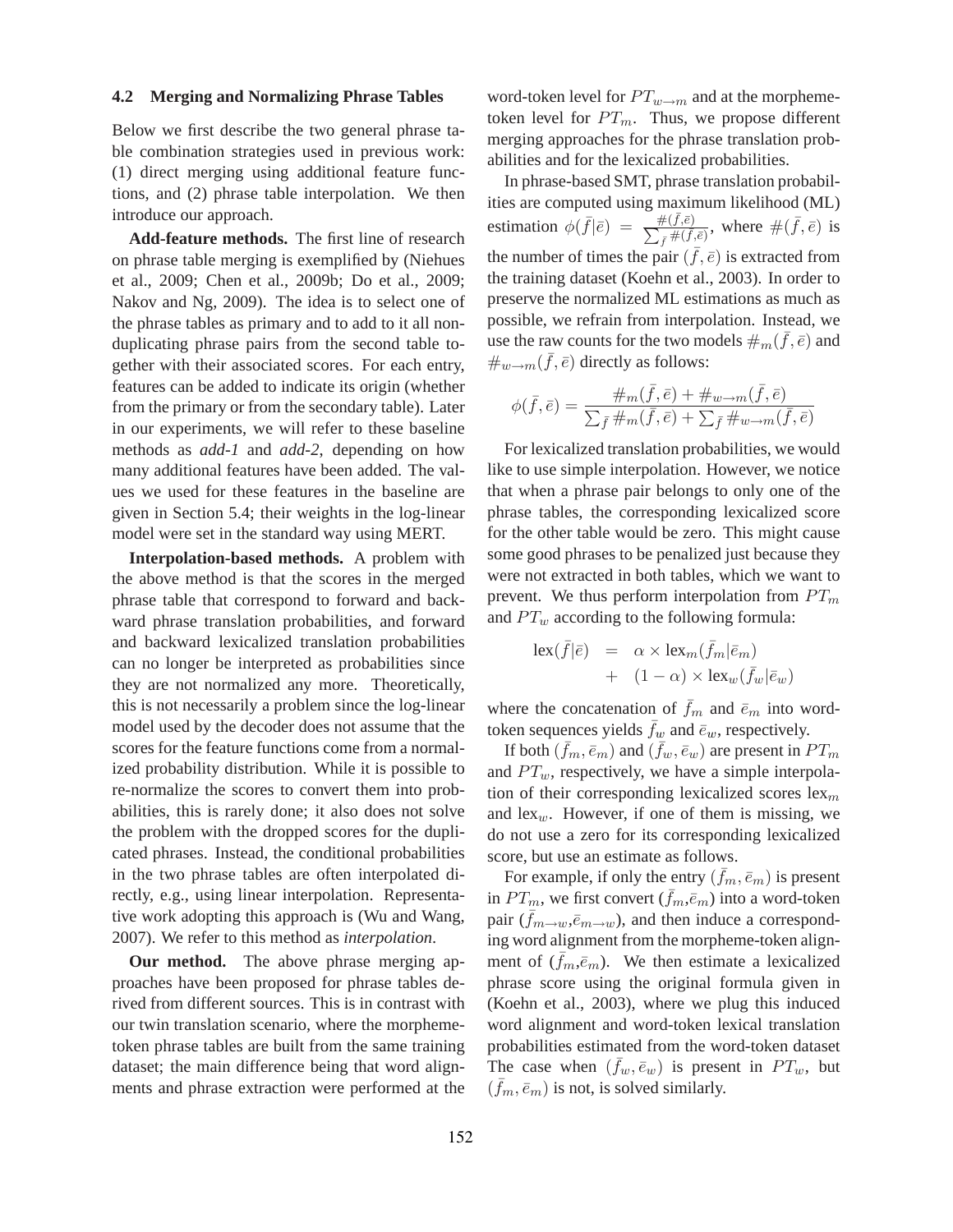#### **5 Experiments and Evaluation**

#### **5.1 Datasets**

In our experiments, we use the English-Finnish data from the 2005 shared task (Koehn and Monz, 2005), which is split into training, development, and test portions; see Table 1 for details. We further split the training dataset into four subsets  $T_1$ ,  $T_2$ ,  $T_3$ , and  $T_4$  of sizes 40K, 80K, 160K, and 320K parallel sentence pairs, which we use for studying the impact of training data size on translation performance.

|      | Sent. |                                    | Avg. words Avg. morph.  |    |     |
|------|-------|------------------------------------|-------------------------|----|-----|
|      |       | en                                 | $-f_{\rm L}$            | en | fi. |
|      |       | Train 714K 21.62 15.80 24.68 26.15 |                         |    |     |
| Dev  | 2K    |                                    | 29.33 20.99 33.40 34.94 |    |     |
| Test | 2K    |                                    | 28.98 20.72 33.10 34.47 |    |     |

Table 1: **Dataset statistics.** Shown are the number of parallel sentences, and the average number of words and *Morfessor* morphemes on the English and Finnish sides of the training, development and test datasets.

#### **5.2 Baseline Systems**

We build two phrase-based baseline SMT systems, both using Moses (Koehn et al., 2007):

**w-system**: works at the word-token level, extracts phrases of up to seven words, and uses a 4-gram word-token LM (as typical for phrase-based SMT);

**m-system**: works at the morpheme level, tokenized using *Morfessor*<sup>4</sup> and augmented with "+" as described in Section 3.1.

Following Oflazer and El-Kahlout (2007) and Virpioja et al. (2007), we use phrases of up to 10 morpheme-tokens and a 5-gram morpheme-token LM. None of the enhancements described previously is applied yet. After decoding, morphemes are concatenated back to words using the "+" markers.

To evaluate the translation quality, we compute BLEU (Papineni et al., 2001) at the word-token level. We further introduce a morpheme-token version of BLEU, which we call m-BLEU: it first segments the system output and the reference translation into morpheme-tokens and then calculates a BLEU score as usual. Table 2 shows the baseline results. We can see that the *m-system* achieves much

<sup>4</sup>We retrained *Morfessor* for Finnish/English on the Finnish/English side of the training dataset.

|                | w-system    |        | m-system    |        |  |
|----------------|-------------|--------|-------------|--------|--|
|                | <b>BLEU</b> | m-BLEU | <b>BLEU</b> | m-BLEU |  |
| $T_1$          | 11.56       | 45.57  | 11.07       | 49.15  |  |
| T <sub>2</sub> | 12.95       | 48.63  | 12.68       | 53.78  |  |
| $T_3$          | 13.64       | 50.30  | 13.32       | 54.40  |  |
| $T_4$          | 14.20       | 50.85  | 13.57       | 54.70  |  |
| Full           | 14.58       | 53.05  | 14.08       | 55.26  |  |

Table 2: **Baseline system performance** (on the test dataset). Shown are word BLEU and morpheme m-BLEU scores for the *w-system* and *m-system*.

higher m-BLEU scores, indicating that it may have better morpheme coverage<sup>5</sup>. However, the *m-system* is outperformed by the *w-system* on the classic wordtoken BLEU, which means that it either does not perform as well as the *w-system* or that word-token BLEU is not capable of measuring the morphemelevel improvements. We return to this question later.

#### **5.3 Adding Morphological Enhancements**

We now add our three morphological enhancements from Section 3 to the baseline *m-system*:

**phr** (training) allow morpheme-token phrases to get potentially longer than seven morpheme-tokens as long as they cover no more than seven words;

**tune** (tuning) MERT for morpheme-token translations while optimizing word-token BLEU;

**lm** (decoding) scoring morpheme-token translation hypotheses with a 5-gram morpheme-token and a 4-gram word-token LM.

The results are shown in Table 3 (ii). As we can see, each of the three enhancements yields improvements in BLEU score over the *m-system*, both for small and for large training corpora. In terms of performance ranking, *tune* achieves the best absolute improvement of 0.66 BLEU points on  $T_1$  and of 0.47 points on the full dataset, followed by *lm* and *phr*.

Table 3 (iii) further shows that using *phr* and *lm* together yields absolute improvements of 0.70 BLEU points on  $T_1$  and 0.50 points on the full training dataset. Further incorporating *tune*, however, only helps when training on  $T_1$ .

Overall, the morphological enhancements are on par with the *w-system* baseline, and yield sizable im-

<sup>&</sup>lt;sup>5</sup>Note that these morphemes were generated automatically and thus many of them are erroneous.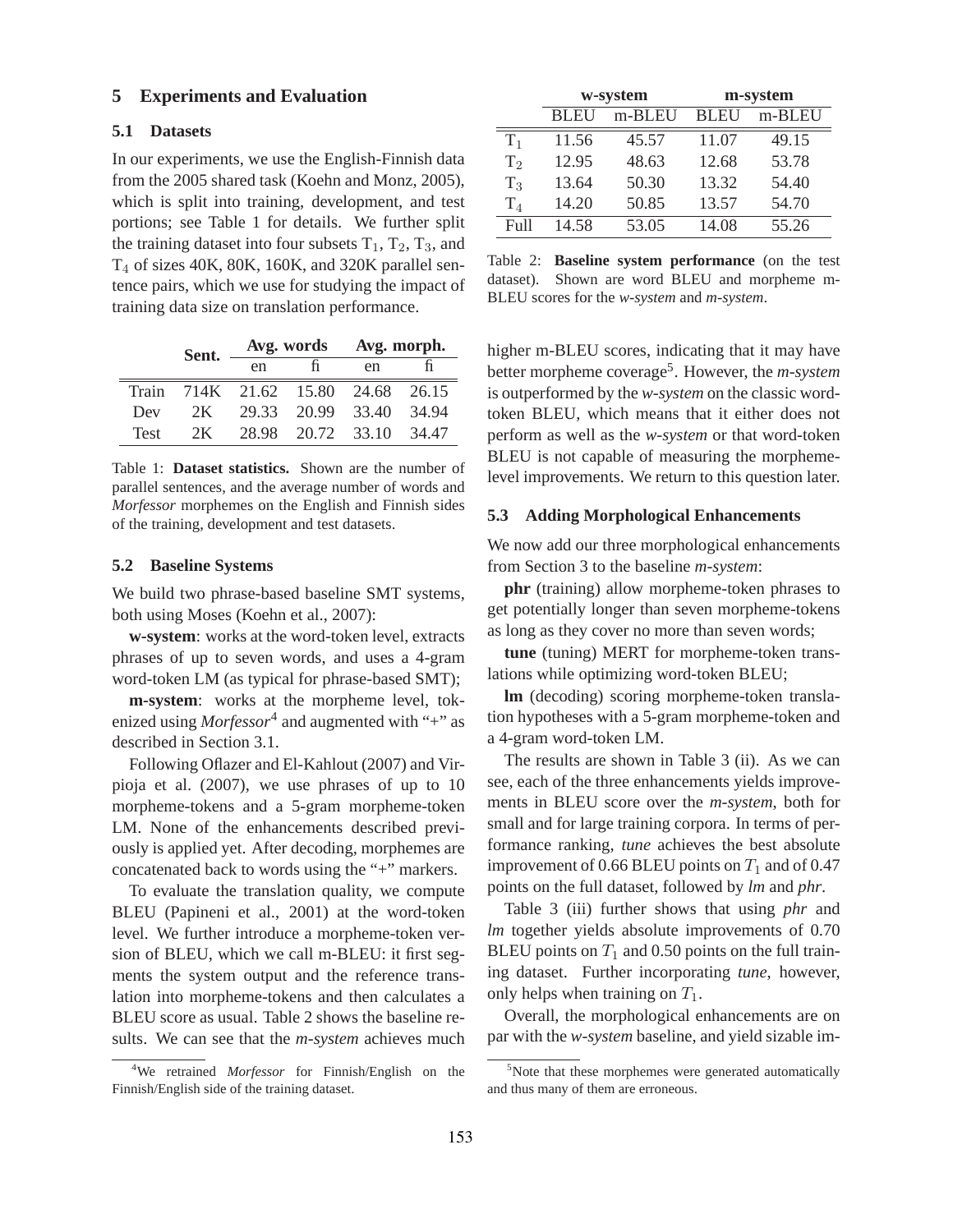|       | <b>System</b>     | $T_1(40K)$      | <b>Full (714K)</b> |
|-------|-------------------|-----------------|--------------------|
| (i)   | $w$ -system $(w)$ | 11.56           | 14.58              |
|       | $m$ -system $(m)$ | 11.07           | 14.08              |
| (ii)  | $m+phr$           | $11.44^{+0.37}$ | $14.43^{+0.35}$    |
|       | $m+$ tune         | $11.73^{+0.66}$ | $14.55^{+0.47}$    |
|       | $m+lm$            | $11.58^{+0.51}$ | $14.53^{+0.45}$    |
| (iii) | $m+phr+lm$        | $11.77^{+0.70}$ | $14.58^{+0.50}$    |
|       | $m+phr+lm+tune$   | $11.90^{+0.83}$ | $14.39^{+0.31}$    |

Table 3: **Impact of the morphological enhancements** (on test dataset). Shown are BLEU scores (in %) for training on  $T_1$  and on the full dataset for (i) baselines, (ii) enhancements individually, and (iii) combined. Superscripts indicate absolute improvements w.r.t *m-system*.

provements over the *m-system* baseline: 0.83 BLEU points on  $T_1$  and 0.50 on the full training dataset.

# **5.4 Combining Translation Tables**

Finally, we investigate the effect of combining phrase tables derived from a word-token and a morpheme-token input, as described in Section 4. We experiment with the following merging methods:

**add-1**: phrase table merging using one table as primary and adding one extra feature<sup>6</sup>;

**add-2**: phrase table merging using one table as primary and adding two extra features<sup>7</sup>;

**interpolation**: simple linear interpolation with one parameter  $\alpha$ ;

**ourMethod**: our interpolation-like merging method described in Section 4.2.

**Parameter tuning.** We tune the parameters of the above methods on the development dataset.

|                                  |       | $T_1(40K)$ Full (714K) |
|----------------------------------|-------|------------------------|
| $PT_m$ is primary                | 11.99 | 13.45                  |
| $PT_{w\rightarrow m}$ is primary | 12.26 | 14.19                  |

Table 4: **Effect of selection of primary phrase table for** *add-1* (on dev dataset):  $PT_{w\rightarrow m}$ , derived from a wordtoken input, vs.  $PT_m$ , from a morpheme-token input. Shown is BLEU (in %) on  $T_1$  and the full training dataset.

For *add-1* and *add-2*, we need to decide which  $(PT_{w\rightarrow m}$  or  $PT_{m}$ ) phrase table should be consid-

<sup>6</sup>The feature values are  $e^1$ ,  $e^{2/3}$  or  $e^{1/3}$  (e=2.71828...); when the phrase pair comes from both tables, from the primary table only, and from the secondary table only, respectively.

<sup>7</sup>The feature values are  $(e^1, e^1)$ ,  $(e^1, e^0)$  or  $(e^0, e^1)$  when the phrase pair comes from both tables, from the primary table only, and from the secondary table only, respectively.

ered the primary table. Table 4 shows the results when trying both strategies on *add-1*. As we can see, using  $PT_{w\rightarrow m}$  as primary performs better on  $T_1$  and on the full training dataset; thus, we will use it as primary on the test dataset for *add-1* and *add-2*.

For interpolation-based methods, we need to choose a value for the interpolation parameters. Due to time constraints, we use the same value for the phrase translation probabilities and for the lexicalized probabilities, and we perform grid search for  $\alpha \in \{0.3, 0.4, 0.5, 0.6, 0.7\}$  using *interpolate* on the full training dataset. As Table 5 shows,  $\alpha = 0.6$ turns out to work best on the development dataset; we will use this value in our experiments on the test dataset both for *interpolate* and for *ourMethod*<sup>8</sup> .

|                                            | $\begin{array}{cccc} 0.3 & 0.4 & 0.5 & 0.6 & 0.7 \end{array}$ |  |  |
|--------------------------------------------|---------------------------------------------------------------|--|--|
| <b>BLEU</b>   14.17 14.49 14.6 14.73 14.52 |                                                               |  |  |

Table 5: **Trying different values for** *interpolate* (on dev dataset). BLEU (in %) is for the full training dataset.

**Evaluation on the test dataset.** We integrate the morphologically enhanced system *m+phr+lm* and the word-token based *w-system* using the four merging methods above. The results for the full training dataset are shown in Table 6. As we can see, *add-1* and *add-2* make little difference compared to the *m-system* baseline. In contrast, *interpolation* and *ourMethod* yield sizable absolute improvements of 0.55 and 0.74 BLEU points, respectively, over the *m-system*; moreover, they outperform the *w-system*.

|       | <b>Merging methods</b> | <b>Full (714K)</b> |
|-------|------------------------|--------------------|
| (i)   | m-system               | 14.08              |
|       | w-system               | 14.58              |
| (ii)  | $add-1$                | $14.25^{+0.17}$    |
|       | $add-2$                | $13.89^{-0.19}$    |
| (iii) | interpolation          | $14.63^{+0.55}$    |
|       | ourMethod              | $14.82^{+0.74}$    |

Table 6: **Merging** *m+phr+lm* **and** *w-system* (on test dataset). BLEU (in %) is for the full training dataset. Superscripts indicate performance gain/loss w.r.t *m-system*.

## **6 Discussion**

Below we assess the significance of our results based on micro-analysis and human judgments.

<sup>8</sup>Note that this might put *ourMethod* at disadvantage.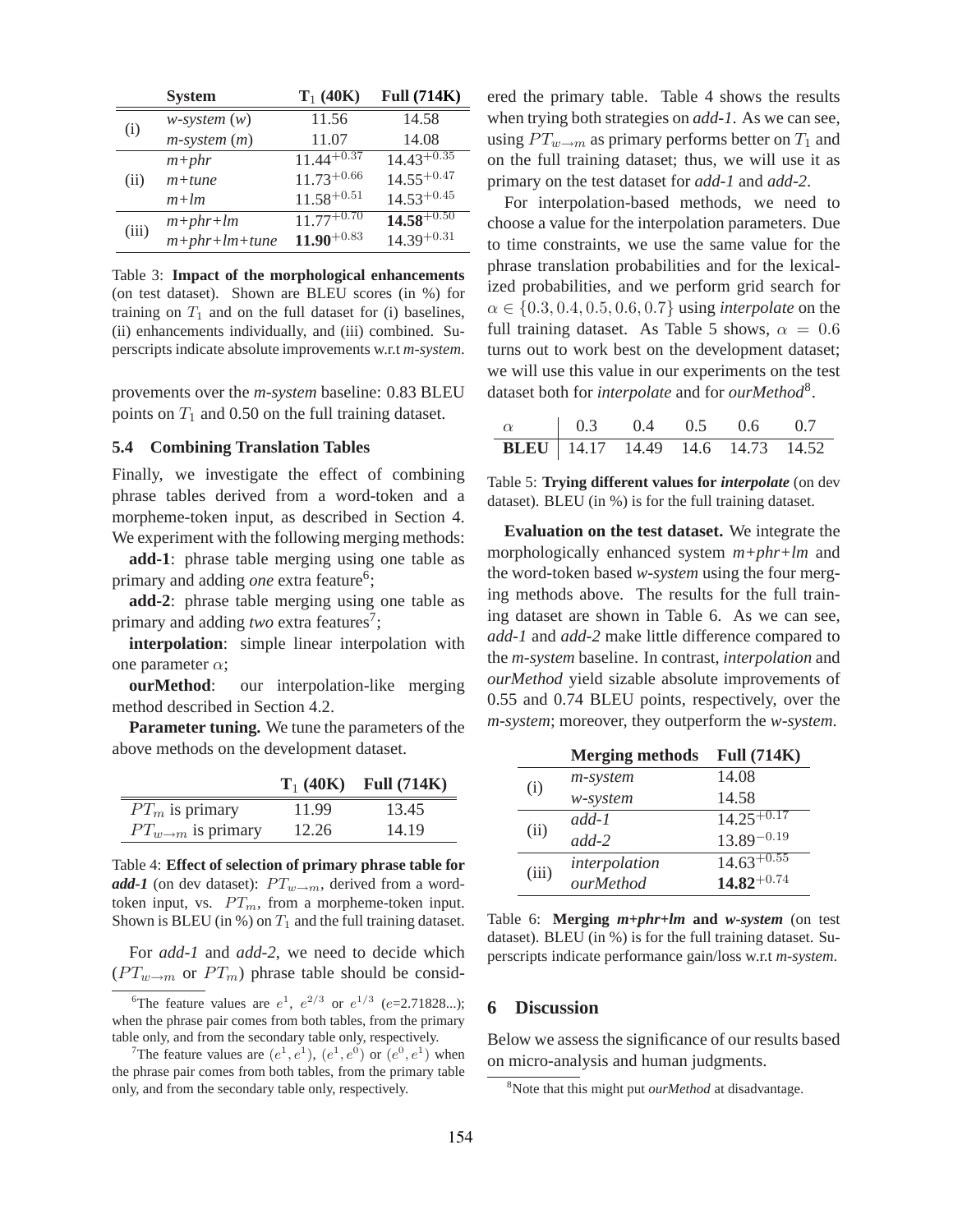#### **6.1 Translation Model Comparison**

We first compare the following three phrase tables:  $PT_m$  of *m-system*, maximum phrase length of 10 morpheme-tokens;  $PT_{w\rightarrow m}$  of *w-system*, maximum phrase length of 7 word-tokens, re-segmented into morpheme-tokens; and  $PT_{m+phr}$  – morphemetoken input using word boundary-aware phrase extraction, maximum phrase length of 7 word-tokens.

|      |                                          | <b>Full (714K)</b> |
|------|------------------------------------------|--------------------|
|      | $PT_m$                                   | 43.5M              |
| (1)  | $PT_{w\rightarrow m}$                    | 28.9M              |
|      | $PT_{m+phr}$                             | 22.5M              |
| (ii) | $PT_{m+phr} \bigcap PT_m$                | 21.4M              |
|      | $PT_{m+phr} \bigcap PT_{w\rightarrow m}$ | 10.7M              |

Table 7: **Phrase table statistics.** The number of phrase pairs in (i) individual PTs and (ii) PT overlap, is shown.

 $PT_{m+phr}$  **versus**  $PT_m$ . Table 7 shows that  $PT_{m+phr}$  is about half the size of  $PT_m$ . Still, as Table 3 shows, *m+phr* outperforms the *m-system*. Moreover, 95.07% (21.4M/22.5M) of the phrase pairs in  $PT_{m+phr}$  are also in  $PT_m$ , which confirms that boundary-aware phrase extraction selects good phrase pairs from  $PT_m$  to be retained in  $PT_{m+phr}$ .

 $PT_{m+phr}$  **versus**  $PT_{w\rightarrow m}$ . These two tables are comparable in size: 22.5M and 28.9M pairs, but their overlap is only 47.67% (10.7M/22.5M) of  $PT_{m+phr}$ . Thus, enriching the translation model with  $PT_{w\rightarrow m}$  helps improve coverage.

#### **6.2 Significance of the Results**

Table 8 shows the performance of our system compared to the two baselines: *m-system* and *w-system*. We achieve an absolute improvement of 0.74 BLEU points over the *m-system*, from which our system evolved. This might look modest, but note that the baseline BLEU is only 14.08, and thus the relative improvement is 5.6%, which is not trivial. Furthermore, we outperform the *w-system* by 0.24 points (1.56% relative). Both improvements are statistically significant with  $p < 0.01$ , according to Collins' sign test (Collins et al., 2005).

In terms of m-BLEU, we achieve an improvement of 2.59 points over the *w-system*, which suggest our system might be performing better than what standard BLEU suggests. Below we test this hypothesis

**BLEU m-BLEU** *ourSystem* 14.82 55.64 *m-system* 14.08 55.26 *w-system* 14.58 53.05

Table 8: **Our system vs. the two baselines** (on the test dataset): BLEU and m-BLEU scores (in %).

by means of micro-analysis and human evaluation.

**Translation Proximity Match.** We performed automatic comparison based on corresponding phrases between the translation output (*out*) and the reference (*ref*), using the source (*src*) test dataset as a pivot. The decoding log gave us the phrases used to translate *src* to *out*, and we only needed to find correspondences between *src* and *ref*, which we accomplished by appending the test dataset to training and performing IBM Model 4 word alignments.

We then looked for phrase triples (*src*, *out*, *ref*), where there was a high character-level similarity between *out* and *ref*, measured using *longest common subsequence ratio* with a threshold of 0.7, set experimentally. We extracted 16,262 triples: for 6,758 of them, the translations matched the references exactly, while in the remaining triples, they were close wordforms<sup>9</sup>. These numbers support the hypothesis that our approach yields translations close to the reference wordforms but unjustly penalized by BLEU, which only gives credit for exact word matches<sup>10</sup>.

**Human Evaluation.** We asked four native Finnish speakers to evaluate 50 random test sentences. Following (Callison-Burch et al., 2009), we provided them with the source sentence, its reference translation, and the outputs of three SMT systems (*m-system*, *w-system*, and *ourSystem*), which were shown in different order for each example and were named *sys1*, *sys2* and *sys3* (by order of appearance). We asked for three pairwise judgments: (i) *sys1* vs. *sys2*, (ii) *sys1* vs. *sys3*, and (iii) *sys2* vs. *sys3*. For each pair, a winner had to be designated; ties were allowed. The results are shown in Table 10. We can see that the judges consistently preferred

<sup>&</sup>lt;sup>9</sup>Examples of such triples are (constitutional structure, perustuslaillinen rakenne, perustuslaillisempi rakenne) and (economic and social, taloudellisia ja sosiaalisia, taloudellisten ja sosiaalisten)

<sup>10</sup>As a reference, the *w-system* yielded 15,673 triples, and 6,392 of them were exact matches. Compared to our system, this means 589 triples and 366 exact matches less.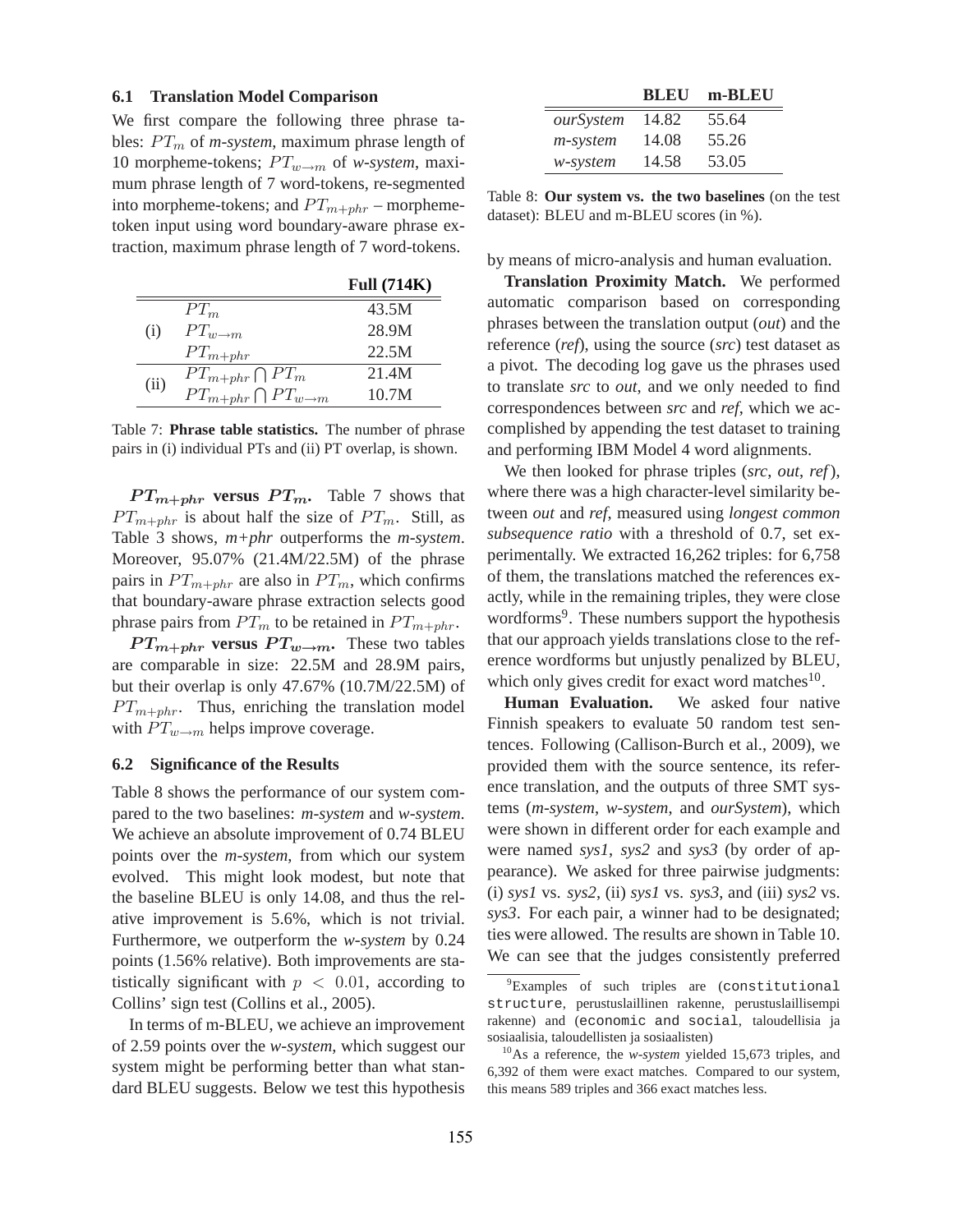src: as a conservative , i am incredibly thrifty with taxpayers ' money .

ref: maltillisen kokoomuspuolueen edustajana suhtaudun **erittain saastavaisesti veronmaksajien** rahoihin .

our: konservatiivinen , olen **erittain saastavaisesti veronmaksajien** rahoja .

w : konservatiivinen , olen aarettoman tarkeaa kanssa *veronmaksajien* rahoja .

m : *kuten* konservatiivinen , olen **erittain saastavaisesti veronmaksajien** rahoja .

*Comment:*  $\text{our} \succ \text{m} \succ \text{w}$ .  $\text{our}$  uses better paraphrases, from which the correct meaning could be inferred. The part "aarettoman tarkeaa kanssa" in **w** does not mention the "thriftiness" and replaces it with "important" (tarkeaa), which is wrong. **m** introduces "kuten", which slightly alters the meaning towards "like a conservative, ...".

src: we were very constructive and we negotiated until the last minute of these talks in the hague .

ref: olimme erittain **rakentavia** ja neuvottelimme haagissa **viime hetkeen saakka** .

our: olemme olleet hyvin **rakentavia** ja olemme neuvotelleet **viime hetkeen saakka** naiden neuvottelujen haagissa .

w : olemme olleet hyvin **rakentavia** ja olemme neuvotelleet *viime tippaan niin* naiden neuvottelujen haagissa . m : olimme erittain *rakentavan* ja neuvottelimme **viime hetkeen saakka** naiden neuvotteluiden haagissa .

*Comment:*  $\text{our} \succ \text{m} \succeq \text{w}$ . In  $\text{our}$ , the meaning is very close to  $\text{ref}$  with only a minor difference in tense at the beginning. **m** only gets the case wrong in "rakentavan", and the correct case is easily guessable. For **w**, the "viime tippaan" is in principle correct but somewhat colloquial, and the "niin" is extra and somewhat confusing.

src: it would be a very dangerous situation if the europeans were to become logistically reliant on russia .

ref: olisi **erittäin** vaarallinen tilanne, jos **eurooppalaiset** tulisivat **logistisesti** riippuvaisiksi venäjästä.

our: olisi **erittäin** vaarallinen tilanne, jos **eurooppalaiset** tulee **logistisesti** riippuvaisia venäjän.

w : *se* olisi **erittäin** vaarallinen tilanne, jos *eurooppalaisten* tulisi *logistically* riippuvaisia venäjän.

m : *se* olisi *hyvin* vaarallinen tilanne, jos **eurooppalaiset** *haluavat* tulla **logistisesti** riippuvaisia venäjän.

*Comment:*  $\text{our} \succ \text{w} \succeq \text{m}$ .  $\text{our}$  is almost correct except for the wrong inflections at the end. **w** is inferior since it failed to translate "logistically". "haluavat tulla" in **m** suggests that the Europeans would "want to become logistically dependent", which is not the case. The "se" (it), and "hyvin" (a synonym of "erittäin") are minor mistakes/differences.

Table 9: **English-Finnish translation examples**. Shown are the source (src), the reference (ref), and the translations of three systems (our, w, m). Text in bold indicates matches with respect to the ref, while italics show where a system was judged inferior to the rest, as judged by native Finnish speakers.

(1) *ourSystem* to the *m-system*, (2) *ourSystem* to the *w-system*, (3) *w-system* to the *m-system*. These preferences are statistically significant, as found by the sign test. Comparing to Table 8, we can see that BLEU correlates with human judgments better than m-BLEU; we plan to investigate this in future work.

|              | our vs. m        |    | our vs. w                |    | w vs. m        |     |
|--------------|------------------|----|--------------------------|----|----------------|-----|
| Judge 1      | 25               | 18 | 19                       | 12 | 21             | 19  |
| Judge 2      | 24               | 16 | 19                       | 15 | 25             | 14  |
| Judge 3      | $27^{\dagger}$   | 12 |                          | 11 | $27^{\dagger}$ | 15  |
| Judge 4      | 25               | 20 | $26^{\dagger}$           | 12 | 22             | 22. |
| <b>Total</b> | $101^{\ddagger}$ | 66 | $\mathbf{81}^{\ddagger}$ | 50 | $95^{\circ}$   |     |

Table 10: **Human judgments:** *ourSystem* (our) vs. *msystem* (m) vs. *w-system* (w). For each pair, we show the number of times each system was judged better than the other one, ignoring ties. Statistically significant differences are marked with  $\dagger$  ( $p < 0.05$ ) and  $\ddagger$  ( $p < 0.01$ ).

Finally, Table 9 shows some examples demonstrating how our system improves over the *w-system* and the *m-system*.

# **7 Conclusion and Future Work**

In the quest towards a morphology-aware SMT that only uses unannotated data, there are two key challenges: (1) to bring the performance of morphemetoken systems to a level rivaling the standard wordtoken ones, and (2) to incorporate morphological analysis directly into the translation process.

This work satisfies the first challenge: we have achieved statistically significant improvements in BLEU for a large training dataset of 714K sentence pairs and this was confirmed by human evaluation.

We think we have built a solid framework for the second challenge, and we plan to extend it further.

# **Acknowledgements**

We thank Joanna Bergström-Lehtovirta (Helsinki Institute for Information Technology), Katri Haverinen (University of Turku and Turku Centre for Computer Science), Veronika Laippala (University of Turku), and Sampo Pyysalo (University of Tokyo) for judging the Finnish translations.